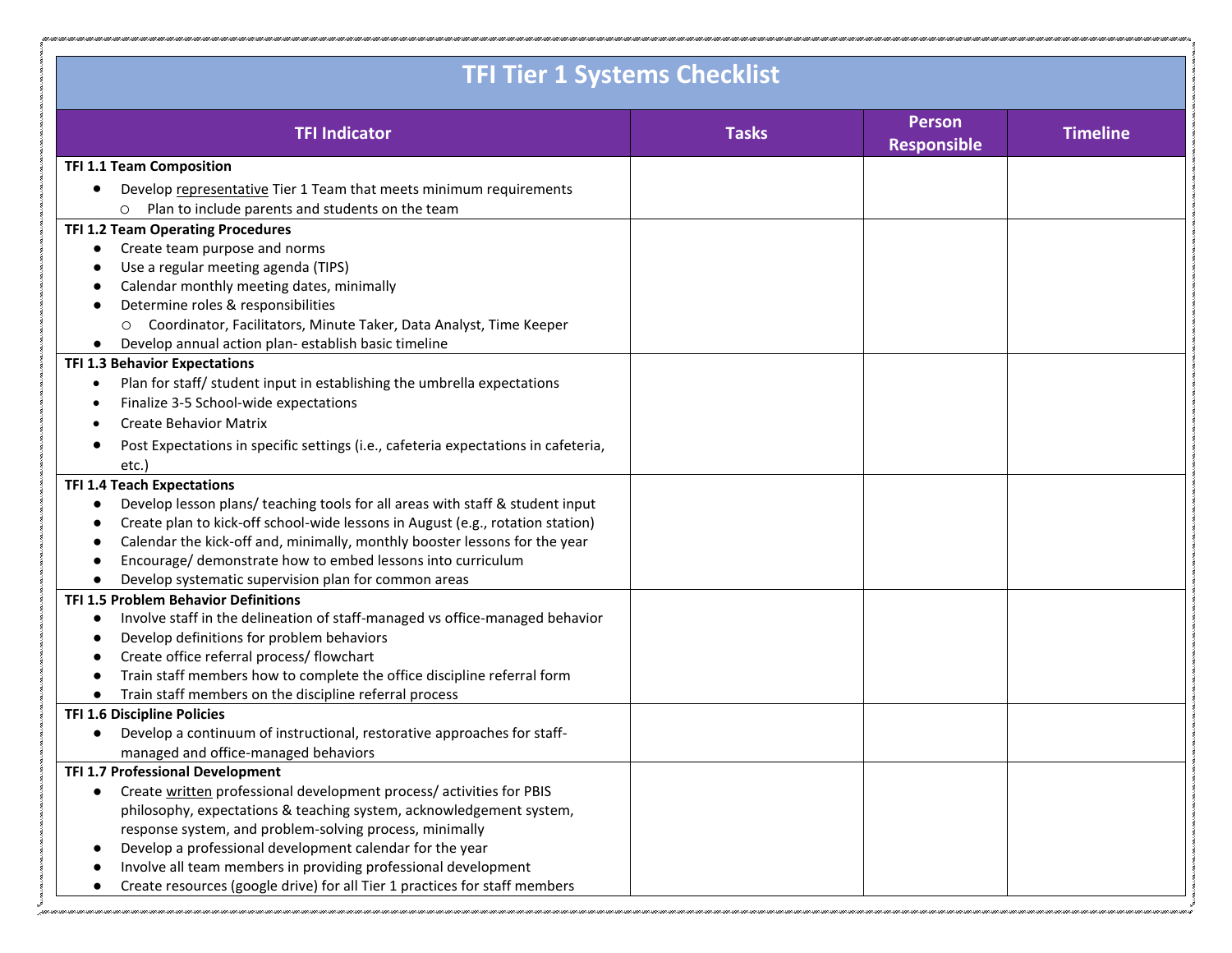| <b>TFI Indicator</b>                                                                                            | <b>Tasks</b> | <b>Person</b><br><b>Responsible</b> | <b>Timeline</b> |
|-----------------------------------------------------------------------------------------------------------------|--------------|-------------------------------------|-----------------|
| TFI 1.8 Classroom Procedures:                                                                                   |              |                                     |                 |
| Provide classrooms with blank posters that include the school-wide                                              |              |                                     |                 |
| expectations, create sample demonstration poster                                                                |              |                                     |                 |
| Encourage staff members to develop their own individual, group, and class-                                      |              |                                     |                 |
| wide reinforcements systems (discourage response cost systems)                                                  |              |                                     |                 |
| Ask staff members to develop basic classroom routines and procedures                                            |              |                                     |                 |
| Provide staff members with a continuum of instructional and restorative                                         |              |                                     |                 |
| responses to use in the classrooms                                                                              |              |                                     |                 |
| Establish a peer mentoring/ coaching plan, especially for new teachers<br>TFI 1.9 Feedback and Acknowledgement: |              |                                     |                 |
|                                                                                                                 |              |                                     |                 |
| Develop a school-wide acknowledgement system with staff and student input<br>$\bullet$                          |              |                                     |                 |
| Train ALL staff members to use the school-wide acknowledgement system,                                          |              |                                     |                 |
| ensure link to the school-wide expectations                                                                     |              |                                     |                 |
| Inform parents about the school-wide acknowledgement system                                                     |              |                                     |                 |
| Determine how to collect data on the school-wide acknowledgement system                                         |              |                                     |                 |
| Select an array of acknowledgement options with student input, focus on                                         |              |                                     |                 |
| social versus tangible reinforcement                                                                            |              |                                     |                 |
| Encourage a ratio of 4:1 positive to corrective                                                                 |              |                                     |                 |
| Develop a plan to acknowledge staff members                                                                     |              |                                     |                 |
| Develop a plan to acknowledge reinforce parents                                                                 |              |                                     |                 |
| TFI 1.10 Faculty Involvement                                                                                    |              |                                     |                 |
| Introduce staff members to the data collection system (SWIS, Aeries, etc.)                                      |              |                                     |                 |
| Calendar at least 4 dates during the year where data will be shared with staff                                  |              |                                     |                 |
| members                                                                                                         |              |                                     |                 |
| Develop a plan to gain staff member input (survey, etc.) regarding the:                                         |              |                                     |                 |
| Expectations<br>$\circ$                                                                                         |              |                                     |                 |
| Teaching system<br>$\circ$                                                                                      |              |                                     |                 |
| Acknowledgement system<br>$\circ$                                                                               |              |                                     |                 |
| Response system<br>$\circ$                                                                                      |              |                                     |                 |
| TFI 1.11 Student/ Family/ Community Involvement<br>Create plan to market Tier 1 PBIS plan                       |              |                                     |                 |
| Develop a plan to gain student/ family/ community member input (survey,                                         |              |                                     |                 |
| focus groups, etc.) regarding the:                                                                              |              |                                     |                 |
| Expectations<br>$\circ$                                                                                         |              |                                     |                 |
| Teaching system                                                                                                 |              |                                     |                 |
| Acknowledgement system<br>$\circ$                                                                               |              |                                     |                 |
| Response system<br>O                                                                                            |              |                                     |                 |